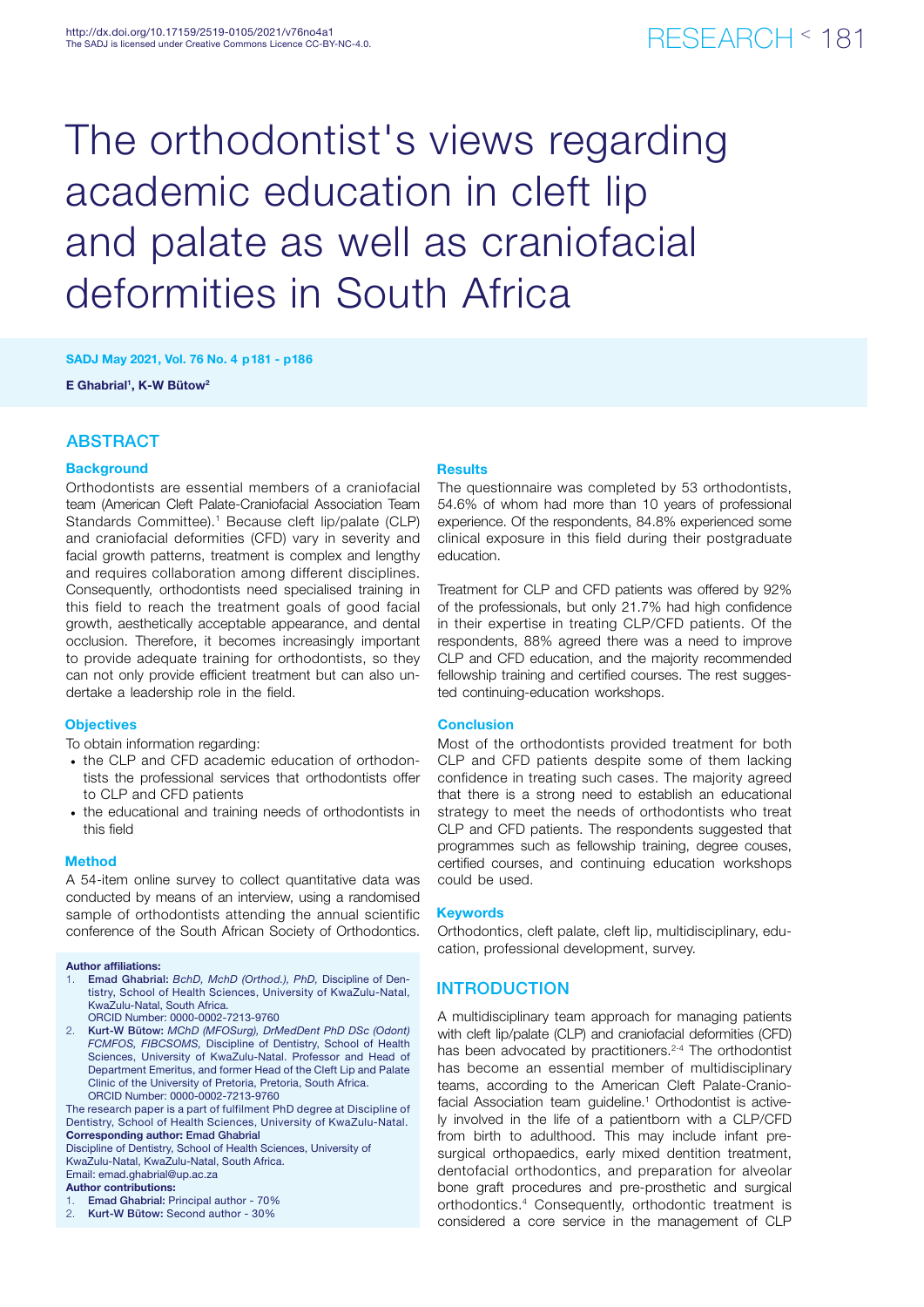### 182 > RESEARCH

and CFD.5-6 The orthodontist role within the craniofacial team has been widened to include the holistic approach of diagnosis and treatment planning. Consequently, they are involved in record taking of the overall treatment and the outcomes. Therefore, the orthodontists provide essential data for participation in inter-center comparisons of treatment outcomes and implement a quality control system for CLP/CFD care.<sup>7-9</sup>

For many years, researchers and practitioners have understood the need to enhance academic education and clinical experience in CLP and CFD to provide quality management and improve access to care for all patients and their families.10-12 One of the earliest attempts to evaluate education in the CLP field was made by Lass et al. (1973)<sup>13</sup>, who assessed students' exposure to CLP treatment by means of a questionnaire.

Their main finding was that there was a lack of clinical exposure and basic theoretical education. Even though children with deformities' health and well-being depend on the clinical expertise of those who serve them.<sup>14</sup> Berkowitz<sup>15</sup> and McCarthy<sup>16</sup> recommend further education for orthodontists in CLP/CFD to enable them to provide adequate care.

The quality of care of all patients is inevitably influenced by the adequacy of the treatment he or she receives.<sup>17</sup> Cleft lip/palate and craniofacial deformities patient treatment relies on the teaching and exposure that the student received at university and the knowledge gained throughout the practitioner's career.<sup>18</sup> It is necessary to obtain information about orthodontists' education in the CLP/CFD field and determine what training/instruction those learners receiving. Therefore, continuous evaluation by practitioners of the education and training of orthodontists is necessary to obtain their views on improving educational resources.19

### **METHOD**

Ethical permission was obtained from the Humanities and Social Sciences Research Ethics Committee of the University of KwaZulu-Natal. The research survey was completed by South African orthodontists using an online questionnaire to investigate their education and their services to CLP/CFD patients. The researcher developed a quantitative research tool consists of a 54-item structured questionnaire. Qualtrics Research Suite survey software was used to capture and analyse the data. The questionnaire was designed to collect quantitative data using a Likert-type scale. Two students' volunteers perform data gathering. Respondents were selected through a Systematic Random Sampling when coming out of the lecture room during the South African Orthodontic Society's annual scientific meeting. Consent to participate was obtained from each respondent before completing the questionnaire.

### Questionnaire design

The questionnaire consisted of four sections: the first determined whether the participants were accepted for inclusion in the study as a South African qualified orthodontist. The second section collected the level of

knowledge and experience of and services provided by the participants. In the third section, their educational needs and preferences regarding further education were determined. The last section collected demographic data, including title, gender, age, degree(s), and location by region.

### Selection of participants

Two students interviewed a random sample of orthodontists at an annual scientific conference of the South African Society of Orthodontics. Regarding sample size, the author used the literature information.20-21 The sample size was reviewed upward, from the literature information to 46.4% of the Medpages $22-23$  register of practising orthodontists, to account for a possible sampling error of 15%.

### **Distribution**

The researcher received permission from the South African Society of Orthodontics to randomly interview orthoontists, using an online questionnaire, during an annual scientific congress. The questionnaire was developed and piloted by a conveniently selected sample of practitioners. It was subsequently revised based on their responses to ensure data was captured appropriately.

### Data analysis

The data was captured using Excel 2013. The data was later converted into Stata 15s (string) format. The analysis undertaken was descriptive summary statistics presenting frequencies and associated percentages. No other analytical tools were used because no hypothesis was being tested.

### RESULTS

The questionnaire was completed by 53 orthodontists, representing most of South Africa's provinces (Fig. 1). Of these practitioners, 54.6% had more than 10 years of professional experience (Fig. 2). In the basic knowledge questions about CLP, 52% of the respondents were uncertain of the correct answers. When asked about their educational experience, 84.8% stated that they had clinical exposure during their postgraduate education, and 72.9% had participated in multidisciplinary meetings in the course of their degree. A total of 89.8% gained their knowledge from textbooks and received their information by means of lectures (didactic input) (Fig. 3).

Even though 92% of the respondents offered treatment to both CLP and CFD patients, only 30.4% of them participated in multidisciplinary teams. Regarding the services provided according to patients' age group, 35.7% offered orthodontic treatment for 11-18-year-old patients, and 28.2% provided services to 7-10-year-olds. Only 10.2% offered services to infants and children between the ages of four and six. When the respondents were asked about the facility where CLP patients were consulted and treated, the following locations emerged: private practice (38.3%), academic hospitals (33.3%), and government hospitals (19.7%). Only three of the respondents offered their services at charity organisations.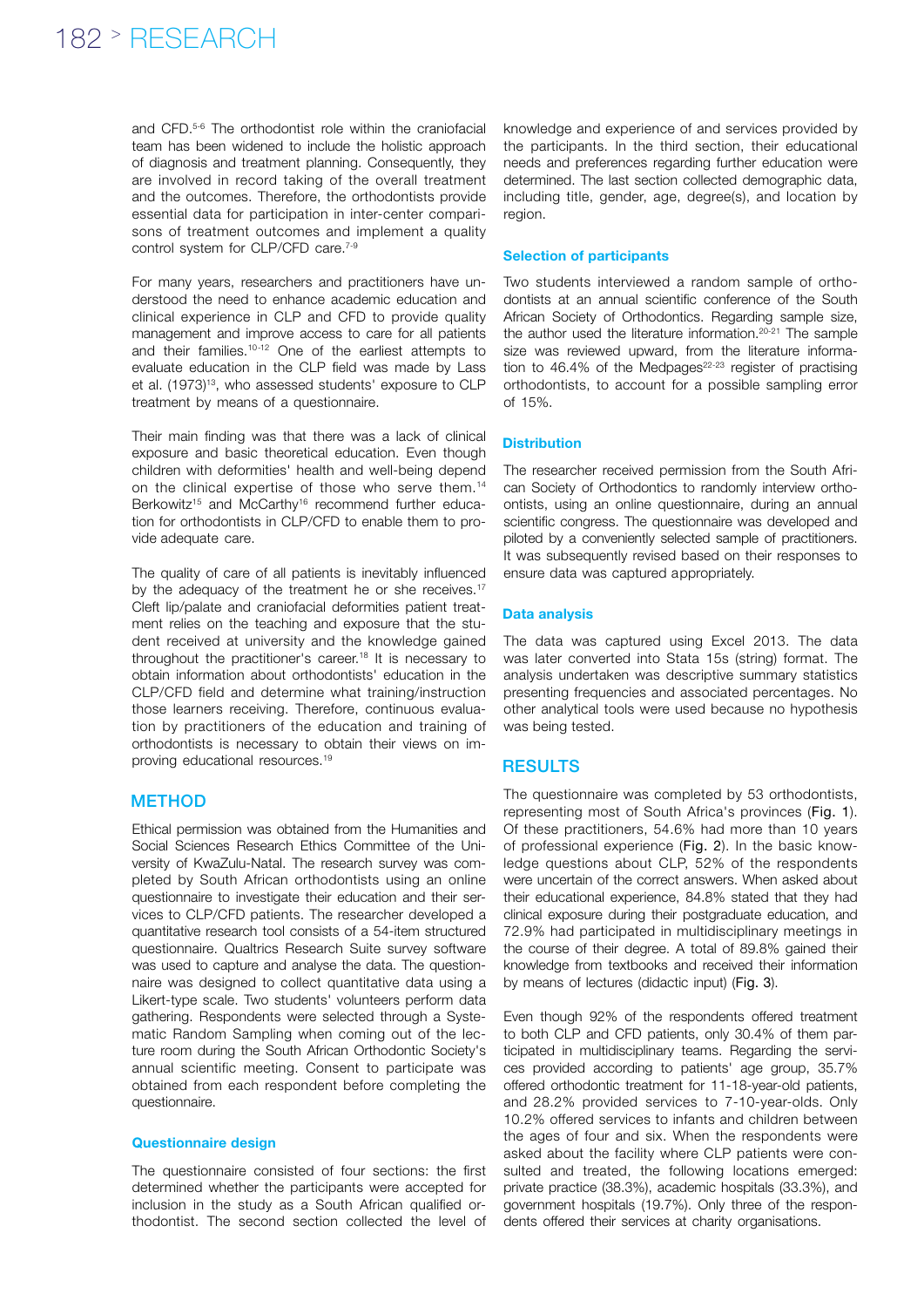### www.sada.co.za / SADJ Vol. 76 No. 4  $RFSFARTH \leq 183$



Figure 1. Respondent distribution according to provinces.



Figure 3. Did your postgraduate programme in CLP/CFD include the following learning opportunities?.



Figure 5. Forms of evaluation for degree and non-degree fellowship courses.



Figure 2. Respondent distribution according to clinical experience



Figure 4. How confident are you in treating and managing CLP/CFD patients?.

When the service provider respondents were asked to indicate a scale of 11-0, they were confident in treating CLP and CFD patients. Fifty percent admitted having low confidence, 28.3% were moderately confident, and only 21.7% stated that they were highly confident in treating CLP/CFD patients (Fig. 4).

They also acknowledged that the CLP/CFD treatment is challenging and requires special training. They indicated that special training is needed due to the multidisciplinary approach (37%), the lengthy treatment (30.4%), and patients' socio-economic situation (28.5%). A few respondents cited the emotional issues in the openended questions, and CLP/CFD poor oral hygiene added to the treatment challenges.

Almost all the respondents agreed on the need to improve the academic education offered to CLP/CFD ortho-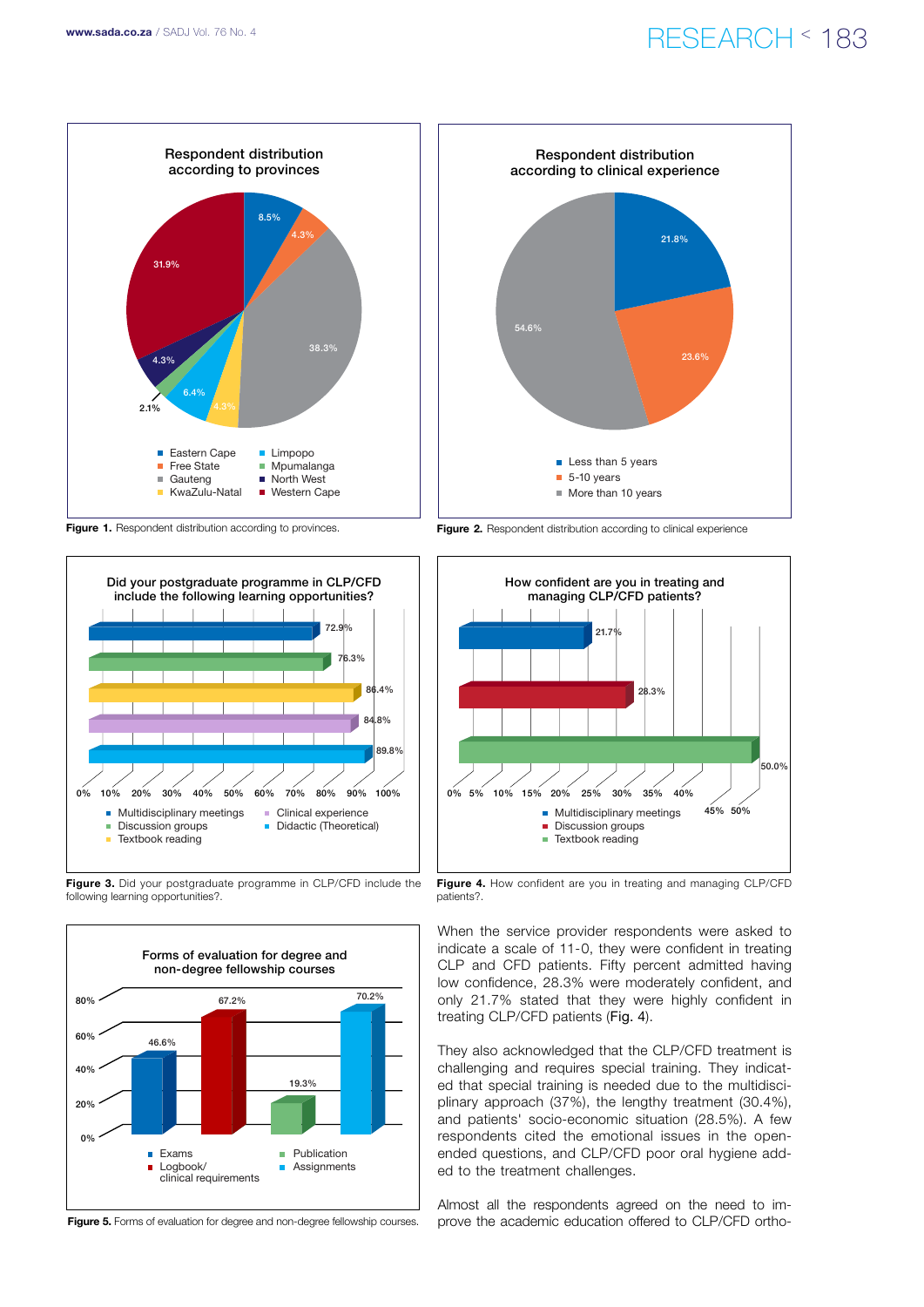### 184 > RESEARCH

dontic care providers, and 91.3% recommended dedicated educational training programmes in that field. Of the respondents, 50% would like to further their knowledge, 27.5% were unsure, and the rest said they needed no additional training.

When participants were asked about the preferred method of education,

- the majority (41%) recommended fellowship training.
- 30.8% recommended short courses.
- 26.9% recommended degree courses; and
- only 1.3% considered that participation in a multidisciplinary clinic is sufficient to gain the required knowledge (Table 1).

| Table 1. Type of course recommended (percentages) |      |
|---------------------------------------------------|------|
| <b>Fellowship training</b>                        | 41.0 |
| Degree course                                     | 26.9 |
| <b>CPD</b> courses                                | 30.8 |
| Voluntary participation in multidisciplinary team | 1.3  |

Participants identified interest, passion, and the prospect of joining a multidisciplinary team as the most significant reasons for enrolment in CLP- and CFD-dedicated courses. When asked about the goals and objectives of the educational programme(s), the participants suggested that the focus should be on diagnosis, treatment planning, clinical skills, and a multidisciplinary approach.

Of the respondents, 67% recommended keeping a logbook of the cases treated in clinical training, as well as preparing assignments. A total of 46.5% suggested participating in examinations, and 19.3% proposed a published article as effective evaluation methods for certificate courses (Fig. 5).

### **DISCUSSION**

This study is important because there has never been researching into the extent of orthodontists' training in CLP/CFD care in South Africa. Academic education and training of practitioners can predict access to adequate care for patients with CLP/CFD.

A series of surveys of orthodontics education programmes have been undertaken, but these were administered to students.24-25 In the current study, attention was given to information obtained from orthodontists with varying years of experience, from different locations and places of employment, to overcome postgraduate student limitations in clinical experience.

In line with Nobel et al., $26$  most of the participants of this study had formal training in treating patients with CLP and CFD. Despite this, respondents expressed the need for further training and clinical exposure to better prepare to provide services to such patients.

Several previous academic education' surveys<sup>27</sup> used email or postal questionnaires. Few studies used incentives to improve the response rate.<sup>28</sup> This study achieved a 46.4% response rate using interviews with attendees at their annual scientific congress,<sup>29</sup> which is a statistically valid amount.<sup>30</sup>

This study found that participants had adequate CLP/ CFD theoretical education and some clinical exposure during their postgraduate programme that prepared them to offer treatment to CLP/CFD patients. This contrasts with Pannbacker et al.,<sup>31</sup> who found that legally qualified practitioners to provide treatment know very little about these deformities.

This investigation revealed a desire on the part of orthodontists for developmental and dedicated educational programmes in managing patients born with CLP and CFD, in line with the findings of Noble et al.26 Of the respondents, 41% recommended a fellowship (matching the current trend in different parts of the world).<sup>16</sup>

The majority of the respondents suggested that the training emphasises discussions and clinical contact, with evaluation through formal examinations and a logbook recording clinical hours. This could be linked to a clinical fellowship programme in line with the standards set by the American Dental Association for accredited fellowship programmes.<sup>32</sup>

As stated by Schoenbrunner et al.,<sup>33</sup> comprehensive CLP/CFD training can only be offered by a multidisciplinary affiliated centre, where a high volume of craniofacial procedures is performed by specialists in the field. Furthermore, centres that offer craniofacial orthodontics and surgery fellowships demonstrate the strongest relationship of success among CLP/CFD centres.34

Regarding candidate selection, the respondents suggested that criteria should include a professional degree(s). the number of years qualified, and possibly even an admission examination. However, the respondents did not consider other requirements, such as research experience and publications, to be significant in candidate selection.

The findings contrast with the results of Grewal et al., 35 that candidates published in a scientific journal are a good indicator of those who would be effective to be a candidate for further education. Otherwise, the respondents recommended research input as a part of the course objective and the evaluation of all candidates.

### **CONCLUSION**

As the orthodontist's field expands, there is less training in uncommon problems like CLP/CFD during their postgraduate education. Orthodontists may be confronted with the need to provide services that they are not highly confident in performing. Therefore, orthodontists need to have advanced training to reach proficiency in providing CLP/CFD care.

This study shows a demand from the participants for advanced education and training in the CLP/CFD fields, and a desire for academic institutions to adopt educational strategies and provide subspecialty courses like the traditional postgraduate diploma or in an online degree format. Such training can provide orthodontists with the knowledge and confidence to provide correct care to CLP/CFD patients and play a fundamental role in multidisciplinary teams by investigating treatment outcomes and implementing quality control measures.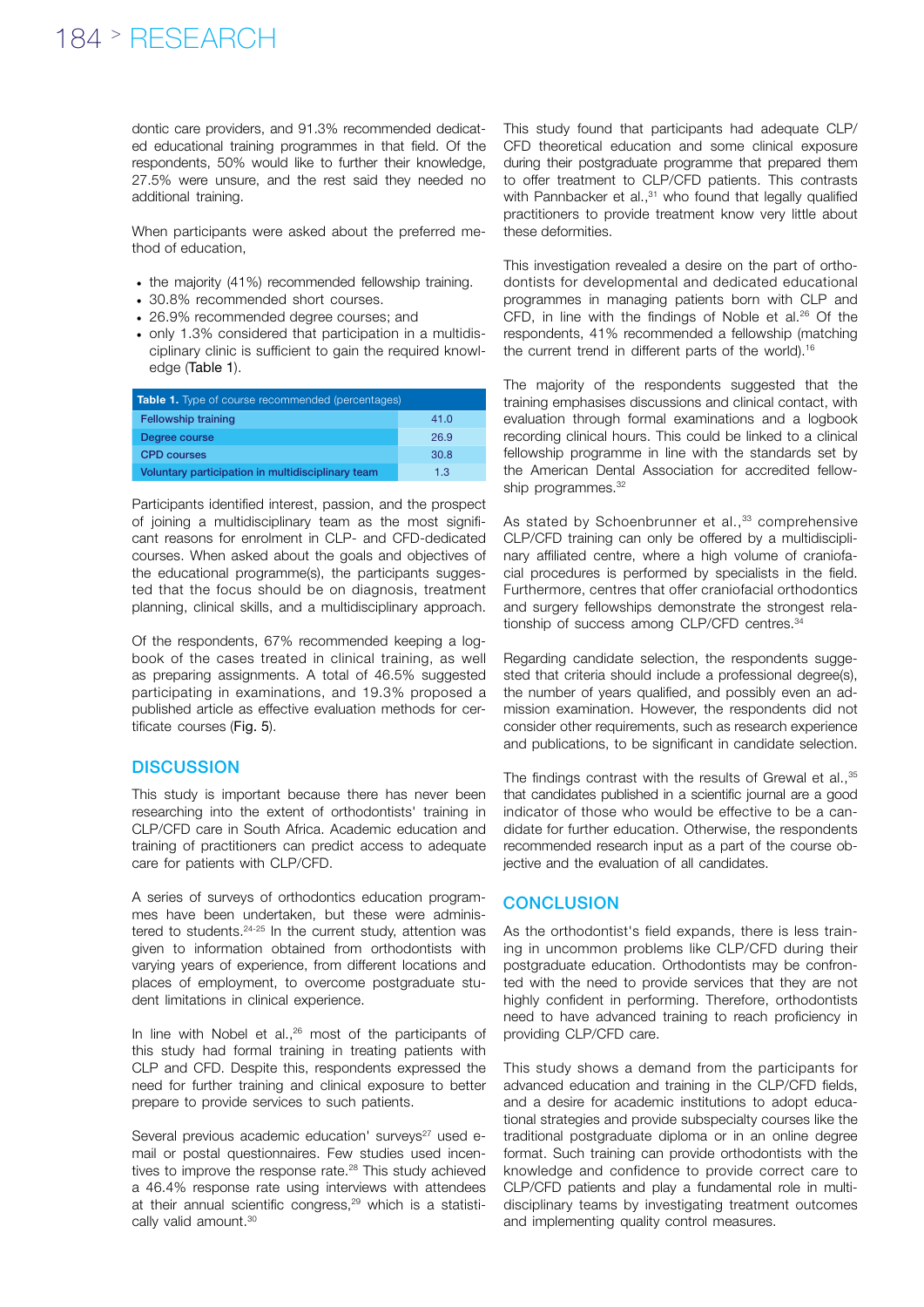### www.sada.co.za / SADJ Vol. 76 No. 4  $RFSFARTH \leq 185$

### Limitations

This survey represents those orthodontists' opinions attending an annual scientific conference in September 2017 who were randomly selected and willing to be interviewed. Those orthodontists who did not participate in the study may have different views.

The study could be benefited from testing the hypothesis "information and training done in the postgraduate programme is adequate to provide treatment service to CLP and CFD patients."

### Acknowledgments

The authors would like to thank the Gerald Gavron Research Fund of the South African Society of Orthodontics for financial support, SAS Olorunju PhD, the Biostatistics Unit of the South African Medical Research Council for providing statistical support, and Professor FA de Wet (Professor Emeritus and previous Deputy Chairperson of the School of Dentistry) for proofreading the manuscript.

#### Appendix 1

The dataset supporting the conclusions of this article is not currently available, as it is part of the researcher's PhD thesis. The questionnaire used to collect the data is available from the corresponding author on request.

#### **Declaration**

This article is based on a study done by the researcher in partial fulfillment of his PhD thesis.

### Authors' contribution

Prof. K-W Bütow is the author's PhD supervisor; the researcher conceptualised and designed the PhD study. The researcher collected and analysed all the data. Both authors contributed to writing and editing the manuscript and approved the final version.

#### Funding

The PhD project was funded by the SA Society of Orthodontics Gerald Gavron Fund. The funding sources were not involved in the design of the study, data collection analysis, interpretation of results, or writing the manuscript.

### Conflicts of interest

The authors declare no conflict of interest.

### References

- 1. Strauss RP. Cleft palate and craniofacial teams in the United States and Canada: A national survey of team organization and standards of care. The American Cleft Palate-Craniofacial Association (ACPA) Team Standards Committee. Cleft Palate Craniofac J. 1998; 35(6): 473-80.
- 2. Bütow KW. Treatment of cleft lip and palate. Part V: The clinic and the multidisciplinary approach to cleft lip and palate cases. J Dent Assoc S Afr. 1984; 39(8): 543, 5.
- 3. Marks M. A teamwork approach to cleft palate rehabilitation in South Africa. S Afr J Commun Disord. 1960; 7(2): 8-10.
- 4. Santiago PE, Grayson BH. Role of the craniofacial orthodontist on the craniofacial and cleft lip and palate team. Semin Orthod. 2009; 15(4): 225-43.
- 5. Auslander M, Brown A, Dalston R, Elmendorf E, Elster B, Jones M, et al. Parameters for evaluation and treatment of patients with cleft lip/palate or other cranofacial anomalies. Cleft Palate Craniofac J. 1993; 30 (Suppl.).
- 6. Long Jr RE, Semb G, Shaw WC. State of the art orthodontic treatment of the patient with complete clefts of lip, alveolus, and palate: Lessons of the past 60 years. Cleft Palate Craniofac J. 2000; 37(6): 533.
- 7. Prahl-Andersen B. Controversies in the management of craniofacial malformations. Semin Orthod. 2005; 11(2): 67-75.
- 8. Vig KW, Mercado AM. Overview of orthodontic care for children with cleft lip and palate, 1915–2015. Am J Orthod Dentofacial Orthop. 2015; 148(4): 543-56.
- Pruzansky S. The role of the orthodontist in a cleft palate team. Plast Reconstr Surg. 1954; 14(1): 10-29.
- 10. Dabed CC, Cauvi DL. Survey of dentists' experience with cleft palate children in Chile. Cleft Palate Craniofac J. 1998; 35(5): 430-5.
- 11. Gadbury-Amyot CC, Simmer-Beck M, McCunniff M, Williams KB. Using a multifaceted approach including community-based service-learning to enrich formal ethics instruction in a dental school setting. J Dent Educ. 2006; 70(6): 652-61.
- 12. Kobes HR, Pruzansky S. The cleft palate team a historical review. Am J Public Health Nations Health. 1960; 50(2): 200-5.
- 13. Lass NJ, Gasperini RM, Overberger JE, Connolly ME. The exposure of medical and dental students to the disorder of cleft palate. Cleft Palate J. 1973; 10(56): 306-11.
- 14. Parameters for evaluation and treatment of patients with cleft lip/palate or other craniofacial differences. Cleft Palate Craniofac J. 2017; 55(1): 137-56.
- 15. Berkowitz S. Teaching orthodontic residents and clinicians about cleft palate treatment. Am J Orthod Dentofacial Orthop. 2010; 138(2): 127.
- 16. McCarthy JG. Development of craniofacial orthodontics as a subspecialty at New York University Medical Center. Semin Orthod. 2009; 15(4): 221-4.
- 17. Berkowitz S. The need to establish an online cleft palate teaching program for orthodontic residents and practicing orthodontists. Am J Orthod Dentofacial Orthop. 2010; 137(5): 577.
- 18. McDonald J, Adamidis J, Eaton K, Seeholzer H, Sieminska-Piekarczyk B. A survey of postgraduate (specialist) orthodontic education in 23 European countries. Br J Orthod. 2000; 27(1): 83-98.
- 19. Kern DE, Thomas PA, Hughes MT. Curriculum development for medical education: A six-step approach. 2<sup>nd</sup> ed. Baltimore, MD: Johns Hopkins University Press. 2009.
- 20. Modi N, Ross E. The current practices, training and concerns of a group of hospital-based speech therapists working in the area of dysphagia. The South African Journal of communication disorders. 2000; 47: 3-14.
- 21. Thandeka M, Penelope F, Robin J. Are South African speech-language therapists adequately equipped to assess English Additional Language (EAL) speakers who are from an indigenous linguistic and cultural background? A profile and exploration of the current situation. South African Journal of Communication Disorders. 2016; 63(1): e1-5.